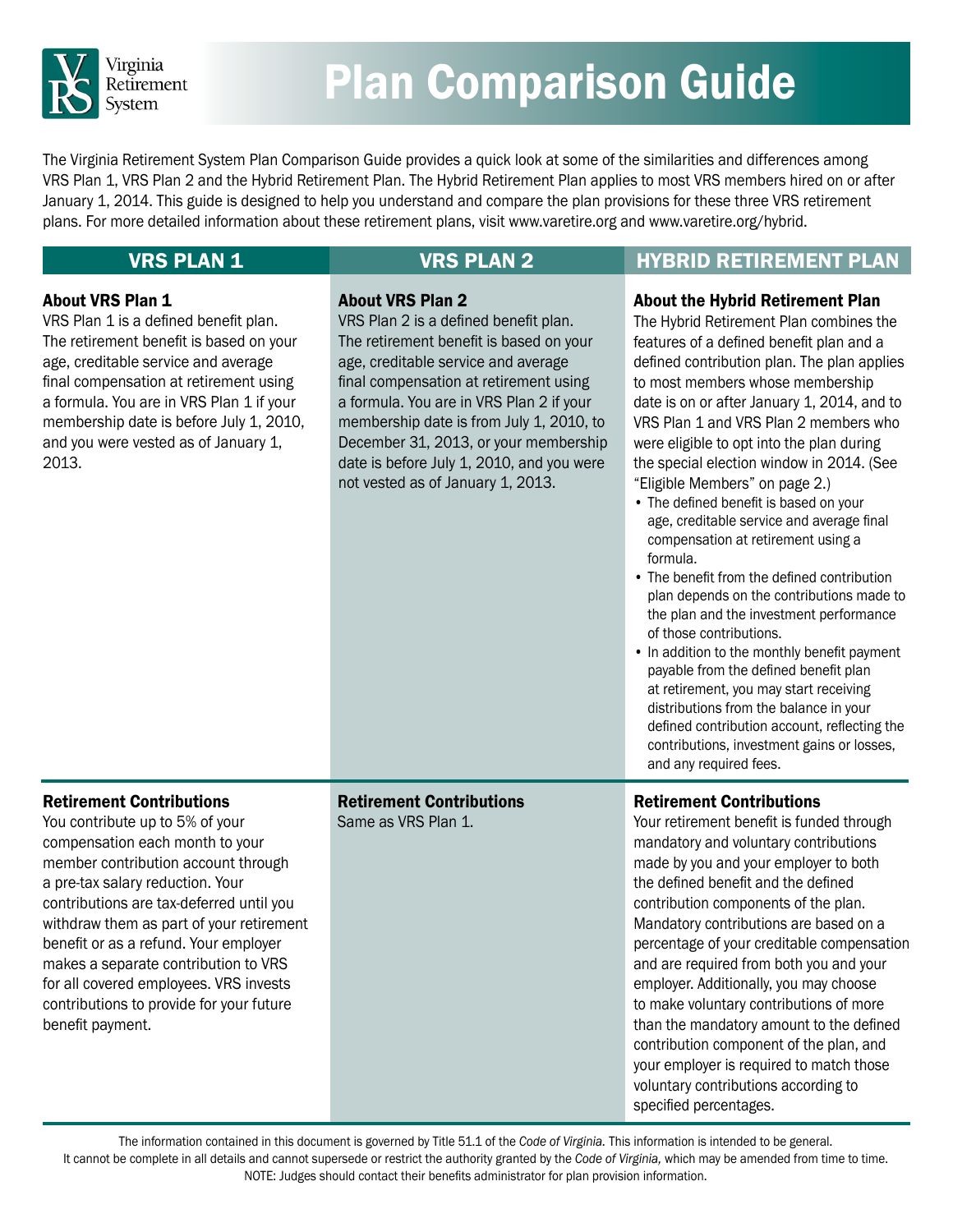### **VRS PLAN 1 STATE RETIREMENT PLAN VRS PLAN 2 STATE HYBRID RETIREMENT PLAN**

#### Eligible Members

You are in VRS Plan 1 if your membership date is before July 1, 2010, and you were vested as of January 1, 2013.

Members who are eligible for an optional retirement plan (ORP) and have prior service under VRS Plan 1 are not eligible to elect the Hybrid Retirement Plan and will select VRS Plan 1 or ORP.

#### Eligible Members

You are in VRS Plan 2 if your membership date is from July 1, 2010, to December 31, 2013, or your membership date is before July 1, 2010, and you were not vested as of January 1, 2013.

Members who are eligible for an optional retirement plan (ORP) and have prior service under VRS Plan 2 are not eligible to elect the Hybrid Retirement Plan and will select VRS Plan 2 or ORP.

#### Eligible Members

You are in the Hybrid Retirement Plan if your membership date is on or after January 1, 2014:

- State employees\*
- School division employees
- Political subdivision employees\*
- Judges appointed or elected to an original term on or after January 1, 2014
- Members in VRS Plan 1 or VRS Plan 2 who elected to opt into the plan during the special election window in 2014

#### \*Non-Eligible Members

Some members will not be eligible to participate in the Hybrid Retirement Plan:

- Members of the State Police Officers' Retirement System (SPORS)
- Members of the Virginia Law Officers' Retirement System (VaLORS)
- Political subdivision employees who are covered by enhanced benefits for hazardous duty employees

Those eligible for an optional retirement plan (ORP) must elect the ORP plan or the Hybrid Retirement Plan. If these members have prior service under VRS Plan 1 or VRS Plan 2, they are not eligible to elect the Hybrid Retirement Plan and will select VRS Plan 1 or VRS Plan 2 (as applicable) or ORP.

#### Creditable Service

You earn creditable service for each month you are employed in a covered position. It also may include credit for prior service you may have purchased or additional creditable service you were granted. Your total creditable service is one of the factors used to determine your eligibility for retirement and to calculate your retirement benefit. It may also count toward eligibility for the health insurance credit in retirement, if your employer offers the health insurance credit.

### Creditable Service

Same as VRS Plan 1.

### Creditable Service

Under the defined benefit component of the plan, you earn creditable service for each month you are employed in a covered position. It also may include credit for prior service you may have purchased or additional creditable service you were granted. Your total creditable service is one of the factors used to determine your eligibility for retirement and to calculate your retirement benefit. It may also count toward eligibility for the health insurance credit in retirement, if your employer offers the health insurance credit.

Under the defined contribution component, creditable service is used to determine vesting for the employer contribution portion of the plan.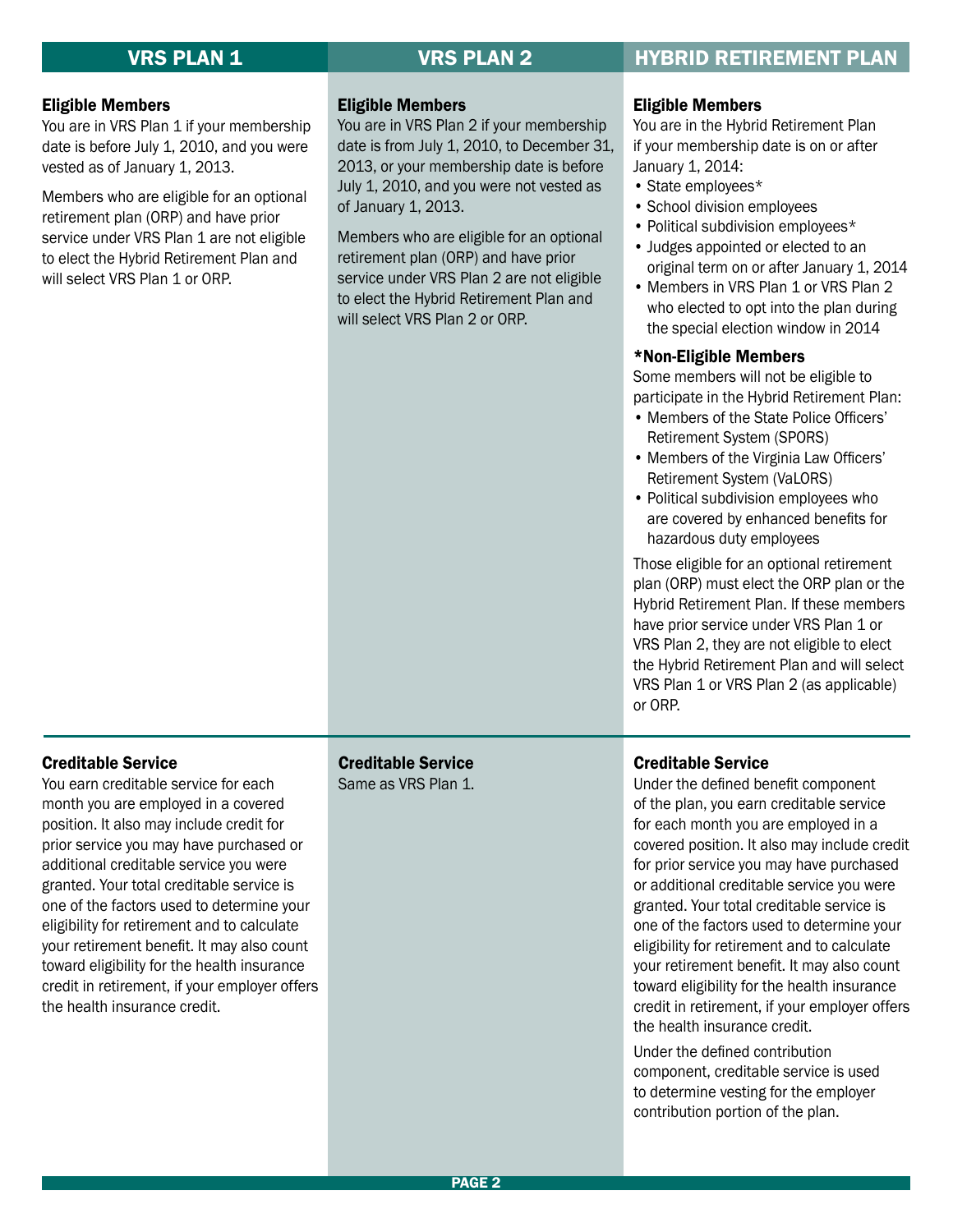### Vesting

Vesting is the minimum length of service you need to qualify for a future retirement benefit. You become vested when you have at least five years (60 months) of creditable service. Vesting means you are eligible to qualify for retirement if you meet the age and service requirements for your plan. You also must be vested to receive a full refund of your member contribution account balance if you leave employment and request a refund.

You are always 100% vested in the contributions that you make.

Vesting Same as VRS Plan 1.

### **VRS PLAN 1 VRS PLAN 2 HYBRID RETIREMENT PLAN**

#### Vesting

Defined Benefit Vesting is the minimum length of service you need to qualify for a future retirement benefit. You are vested under the defined benefit component of the Hybrid Retirement Plan when you reach five years (60 months) of creditable service. VRS Plan 1 or VRS Plan 2 members with at least five years (60 months) of creditable service who opted into the Hybrid Retirement Plan will stay vested in the defined benefit component.

Defined Contribution Vesting is the minimum length of service members need to be eligible to withdraw employer contributions from the defined contribution component of the plan. You are always 100% vested in the contributions that you make.

Upon retirement or leaving covered employment, you are eligible to withdraw a percentage of employer contributions. Distribution is not required by law until age 70½.

- After two years, you are 50% vested and may withdraw 50% of employer contributions.
- After three years, you are 75% vested and may withdraw 75% of employer contributions.
- After four or more years, you are 100% vested and may withdraw 100% of employer contributions.

#### Disability Coverage

If you are eligible to be considered for disability retirement and retire on disability, the retirement multiplier will be 1.7% on all creditable service, regardless of when it was earned, purchased or granted.

Most state employees are covered under the Virginia Sickness and Disability Program (VSDP).

Members covered under VSDP will be subject to a one-year waiting period before becoming eligible for non-work related disability benefits.

#### Disability Coverage

If you are eligible to be considered for disability retirement and retire on disability, the retirement multiplier will be 1.65% on all creditable service, regardless of when it was earned, purchased or granted.

Most state employees are covered under the Virginia Sickness and Disability Program (VSDP).

Members covered under VSDP will be subject to a one-year waiting period before becoming eligible for non-work related disability benefits.

#### Disability Coverage

Eligible political subdivision and school division members participate in the Virginia Local Disability Program (VLDP) unless their local governing body provides an employer-paid comparable plan for members.

State employees (including opt-ins) in the Hybrid Retirement Plan are covered under the Virginia Sickness and Disability Program (VSDP). State employees participating in the Hybrid Retirement Plan are not eligible for disability retirement.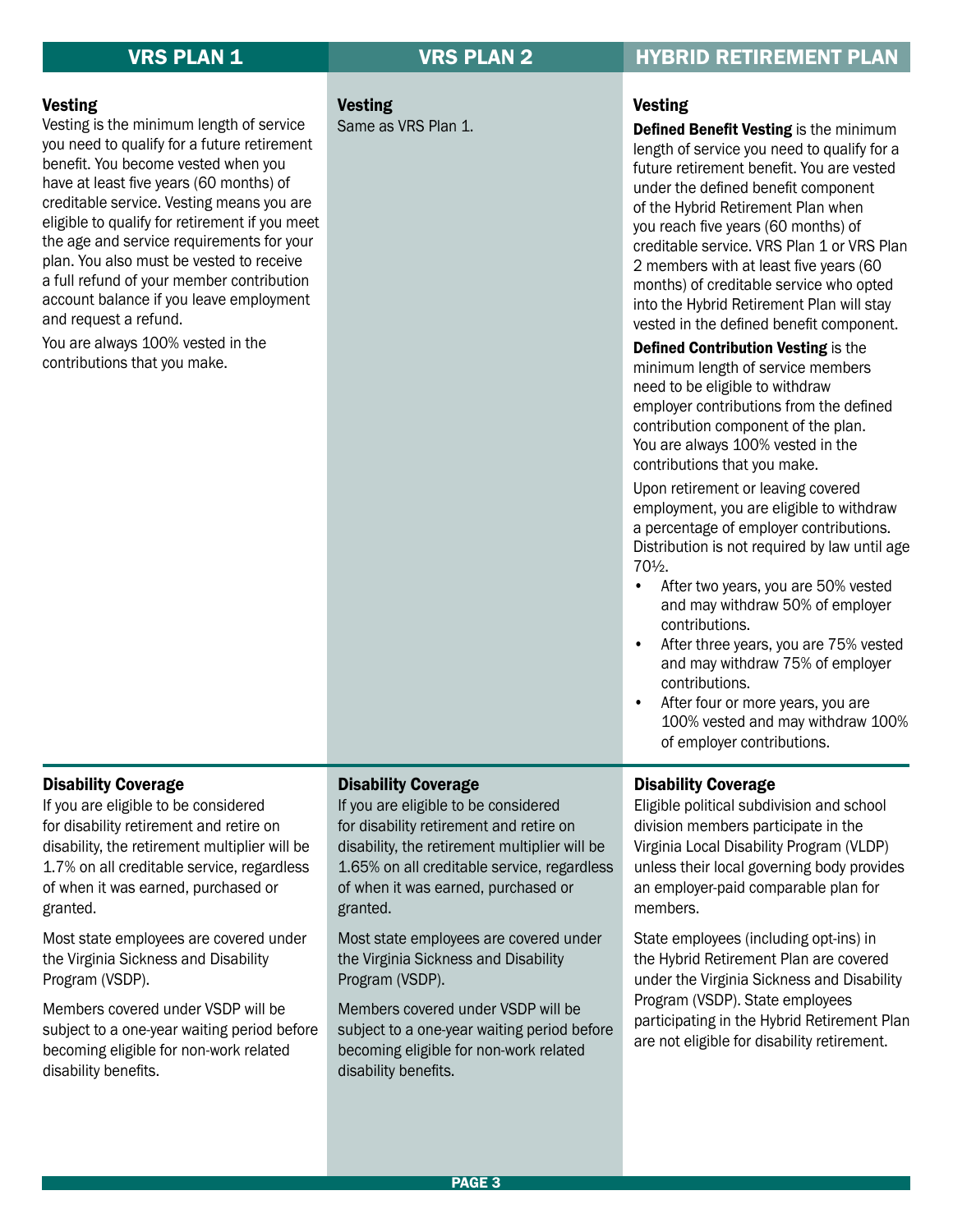| <b>VRS PLAN 1</b>                                                                                                                                                                                                                                                 | <b>VRS PLAN 2</b>                                                                                                                                                                                                                                                                                                                                            | <b>HYBRID RETIREMENT PLAN</b>                                                                                                                                                                                                                                                                                                                                                                                                                                                                                                                                               |  |  |
|-------------------------------------------------------------------------------------------------------------------------------------------------------------------------------------------------------------------------------------------------------------------|--------------------------------------------------------------------------------------------------------------------------------------------------------------------------------------------------------------------------------------------------------------------------------------------------------------------------------------------------------------|-----------------------------------------------------------------------------------------------------------------------------------------------------------------------------------------------------------------------------------------------------------------------------------------------------------------------------------------------------------------------------------------------------------------------------------------------------------------------------------------------------------------------------------------------------------------------------|--|--|
| <b>Normal Retirement Age</b><br>Age 65.                                                                                                                                                                                                                           | <b>Normal Retirement Age</b><br>Normal Social Security retirement age.                                                                                                                                                                                                                                                                                       | <b>Normal Retirement Age</b><br>Same as VRS Plan 2 for the purpose of the<br>defined benefit component.<br>For the defined contribution component,<br>you are eligible to receive distributions<br>upon leaving employment, subject to<br>restrictions. Distribution is not required by<br>law until age 70 <sup>1</sup> / <sub>2</sub> . See www.varetire.org/<br>hybrid.                                                                                                                                                                                                  |  |  |
| <b>Earliest Unreduced Retirement</b><br><b>Eligibility</b><br>You become eligible for an unreduced<br>retirement benefit at age 65 with at<br>least five years (60 months) of creditable<br>service or at age 50 with at least 30 years<br>of creditable service. | <b>Earliest Unreduced Retirement</b><br><b>Eligibility</b><br>You become eligible for an unreduced<br>retirement benefit when you reach your<br>normal Social Security retirement age and<br>have at least five years (60 months) of<br>creditable service or when your age and<br>service equal 90. Example: Age 60 with<br>30 years of creditable service. | <b>Unreduced Retirement Eligibility</b><br>Under the defined benefit component<br>of the plan, you become eligible for an<br>unreduced retirement benefit when<br>you reach your normal Social Security<br>retirement age and have at least five years<br>(60 months) of creditable service, or when<br>your age and service equal 90. Example:<br>Age 60 with 30 years of creditable service.<br>For the defined contribution component,<br>you are eligible to receive distributions<br>upon leaving employment, subject to<br>restrictions. See www.varetire.org/hybrid. |  |  |
| <b>Earliest Reduced Retirement</b><br><b>Eligibility</b><br>You may retire with a reduced benefit as<br>early as age 55 with at least five years<br>(60 months) of creditable service or age<br>50 with at least 10 years of creditable<br>service.               | <b>Earliest Reduced Retirement</b><br><b>Eligibility</b><br>You may retire with a reduced benefit as<br>early as age 60 with at least five years (60<br>months) of creditable service.                                                                                                                                                                       | <b>Reduced Retirement Eligibility</b><br>Under the defined benefit component of<br>the plan, you may retire with a reduced<br>benefit as early as age 60 with at least five<br>years (60 months) of creditable service.<br>For the defined contribution component,<br>you are eligible to receive distributions<br>upon leaving employment, subject to<br>restrictions. See www.varetire.org/hybrid.                                                                                                                                                                        |  |  |
| <b>Average Final Compensation</b><br>Your average final compensation is the<br>average of your 36 consecutive months<br>of highest creditable compensation as a<br>covered employee.                                                                              | <b>Average Final Compensation</b><br>Your average final compensation is the<br>average of your 60 consecutive months<br>of highest creditable compensation as a<br>covered employee.                                                                                                                                                                         | <b>Average Final Compensation</b><br>Same as VRS Plan 2. It is used in the<br>retirement formula in the defined benefit<br>component of the plan.                                                                                                                                                                                                                                                                                                                                                                                                                           |  |  |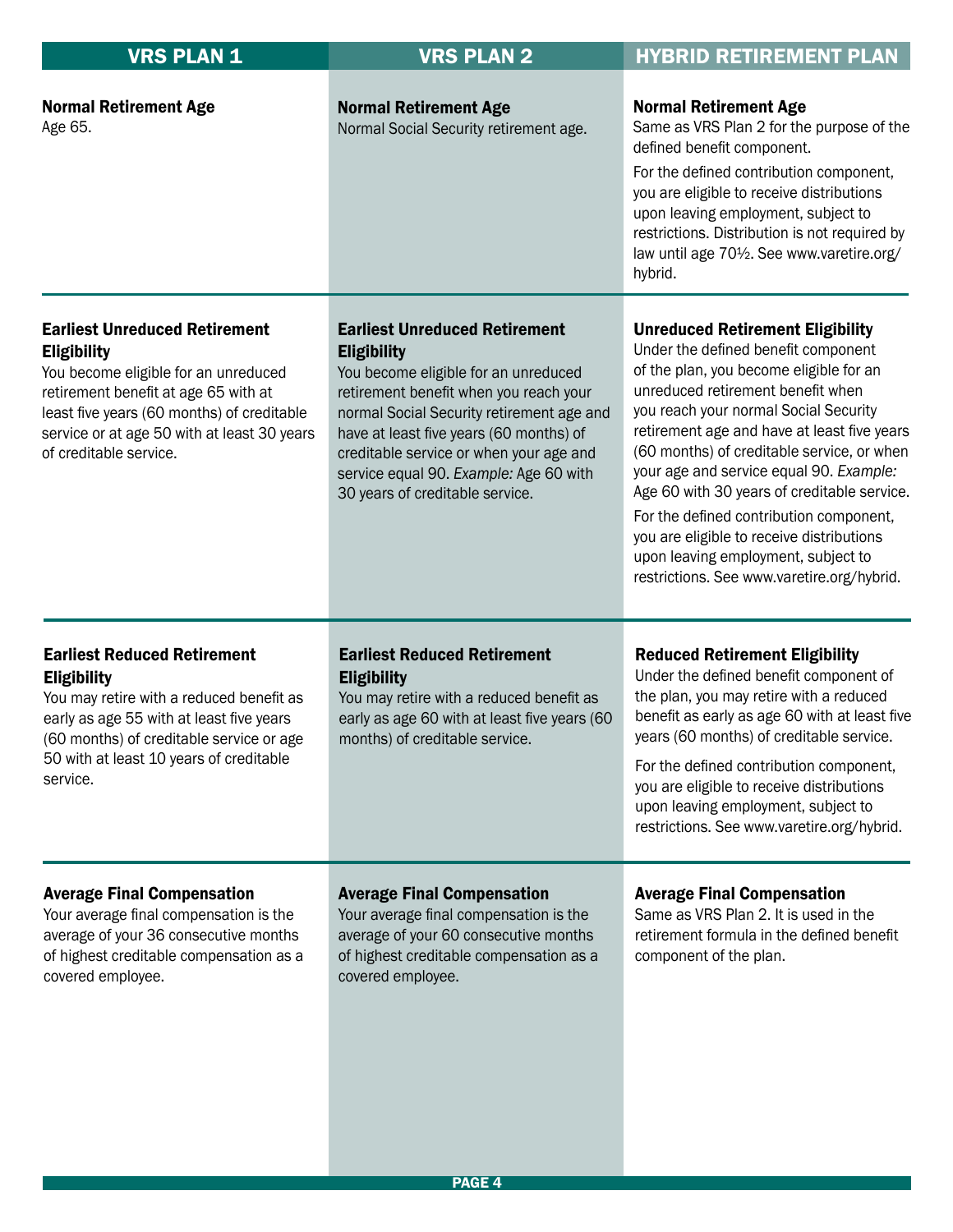### Cost-of-Living Adjustment (COLA) in Retirement

The Cost-of-Living Adjustment (COLA) matches the first 2% increase in the CPI-U and half of any additional increase (up to 2%), for a maximum COLA of 3%.

**Eligibility:** Same as VRS Plan 1.

### VRS PLAN 1 VRS PLAN 2 HYBRID RETIREMENT PLAN

#### Cost-of-Living Adjustment (COLA) in Retirement

Same as VRS Plan 2 for the defined benefit component.

The COLA is not applicable to the defined contribution component.

**Eligibility:** Same as VRS Plan 1 and VRS Plan 2.

#### Exceptions to COLA Effective Dates:

Same as VRS Plan 1 and VRS Plan 2.

#### Cost-of-Living Adjustment (COLA) in Retirement

The Cost-of-Living Adjustment (COLA) matches the first 3% increase in the Consumer Price Index for all Urban Consumers (CPI-U) and half of any additional increase (up to 4%) up to a maximum COLA of 5%.

**Eligibility:** If you retire with an unreduced benefit or with a reduced benefit with at least 20 years of creditable service, the COLA will go into effect on July 1 after one full calendar year from your retirement date. If you retire with a reduced benefit with less than 20 years of creditable service, the COLA will go into effect on July 1 after one calendar year following your unreduced retirement eligibility date.

#### Exceptions to COLA Effective Dates: The

COLA is effective July 1 following one full calendar year (January 1 to December 31) if you are in any of the following circumstances:

- You are within five years of qualifying for an unreduced retirement benefit as of January 1, 2013.
- You retire on disability.
- You retire directly from short-term or long-term disability under the Virginia Sickness and Disability Program (VSDP).
- You are involuntarily separated from employment for causes other than job performance or misconduct and are eligible to retire under the Workforce Transition Act or the Transitional Benefits Program.
- You die in service and your survivor or beneficiary is eligible for a monthly death-in-service benefit. The COLA will go into effect on July 1 following one full calendar year (January 1 to December 31) from the date the monthly benefit begins.

## Exceptions to COLA Effective Dates:

Same as VRS Plan 1.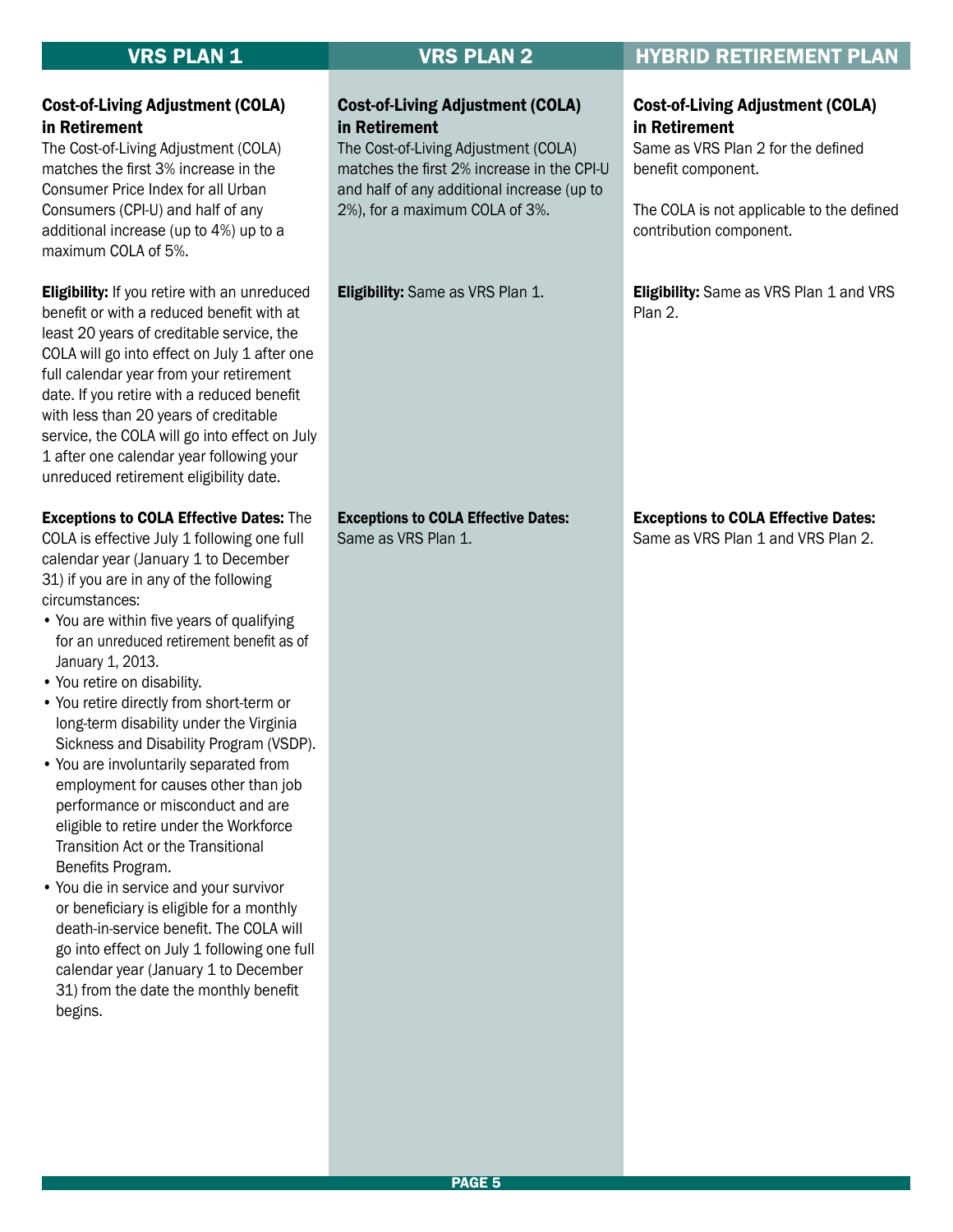| <b>VRS PLAN 1</b>                                                                                                                                                                                                                                                                                                                                                                                                                                                                                                                                                                                                                                                                                                                          | <b>VRS PLAN 2</b>                                                                                                                                                                                                                                              | <b>HYBRID RETIREMENT PLAN</b>                                                                                                                                                                                                                                                                                                                                                                                                                                                       |  |  |
|--------------------------------------------------------------------------------------------------------------------------------------------------------------------------------------------------------------------------------------------------------------------------------------------------------------------------------------------------------------------------------------------------------------------------------------------------------------------------------------------------------------------------------------------------------------------------------------------------------------------------------------------------------------------------------------------------------------------------------------------|----------------------------------------------------------------------------------------------------------------------------------------------------------------------------------------------------------------------------------------------------------------|-------------------------------------------------------------------------------------------------------------------------------------------------------------------------------------------------------------------------------------------------------------------------------------------------------------------------------------------------------------------------------------------------------------------------------------------------------------------------------------|--|--|
| <b>Purchase of Prior Service</b><br>You may be able to purchase service from<br>previous public employment, active duty<br>military service, an eligible period of leave<br>or VRS refunded service as service credit<br>in your plan. Prior service credit counts<br>toward the five years needed to become<br>vested, eligibility for retirement and the<br>health insurance credit.<br>To be eligible to purchase prior service,<br>you must be an active VRS member. You<br>are not eligible to purchase prior service<br>if you are employed in a non-covered<br>position, on a leave of absence without<br>pay, a deferred member or retiree.<br>For more information about purchasing<br>prior service, visit www.varetire.org/pps. | <b>Purchase of Prior Service</b><br>Same as VRS Plan 1.                                                                                                                                                                                                        | <b>Purchase of Prior Service</b><br>See the Purchase of Prior Service section<br>at www.varetire.org/hybrid; select Plan<br>Info.                                                                                                                                                                                                                                                                                                                                                   |  |  |
| <b>Service Retirement Multiplier</b><br>Your retirement multiplier is 1.7% and<br>is used in the formula to determine your<br>retirement benefit amount.                                                                                                                                                                                                                                                                                                                                                                                                                                                                                                                                                                                   | <b>Service Retirement Multiplier</b><br>Your retirement multiplier is 1.65% on<br>creditable service earned, purchased<br>or granted on or after January 1, 2013,<br>and 1.7% on creditable service earned,<br>purchased or granted before January 1,<br>2013. | <b>Service Retirement Multiplier</b><br>Your retirement multiplier is 1.0%. For<br>members who opted into the Hybrid<br>Retirement Plan from VRS Plan 1 or VRS<br>Plan 2, service you earned, purchased or<br>were granted prior to January 1, 2014,<br>will be based on different retirement<br>multipliers.                                                                                                                                                                       |  |  |
| The Role of Investments<br>Your contributions are invested by the<br>Virginia Retirement System, and your<br>benefit is calculated using a formula. See<br>"How Your Benefit is Calculated" on page<br>7.                                                                                                                                                                                                                                                                                                                                                                                                                                                                                                                                  | The Role of Investments<br>Same as VRS Plan 1; see "How Your<br>Benefit is Calculated" on page 7.                                                                                                                                                              | The Role of Investments<br><b>Defined Benefit: Your contributions</b><br>are invested by the Virginia Retirement<br>System, and your benefit is calculated<br>using a formula. See "How Your Benefit is<br>Calculated" on page 7.<br>Defined Contribution: You choose how the<br>contributions will be invested from a range<br>of options. You bear the investment risk,<br>and the amount of your benefit depends<br>on the amount you contribute and net<br>investment earnings. |  |  |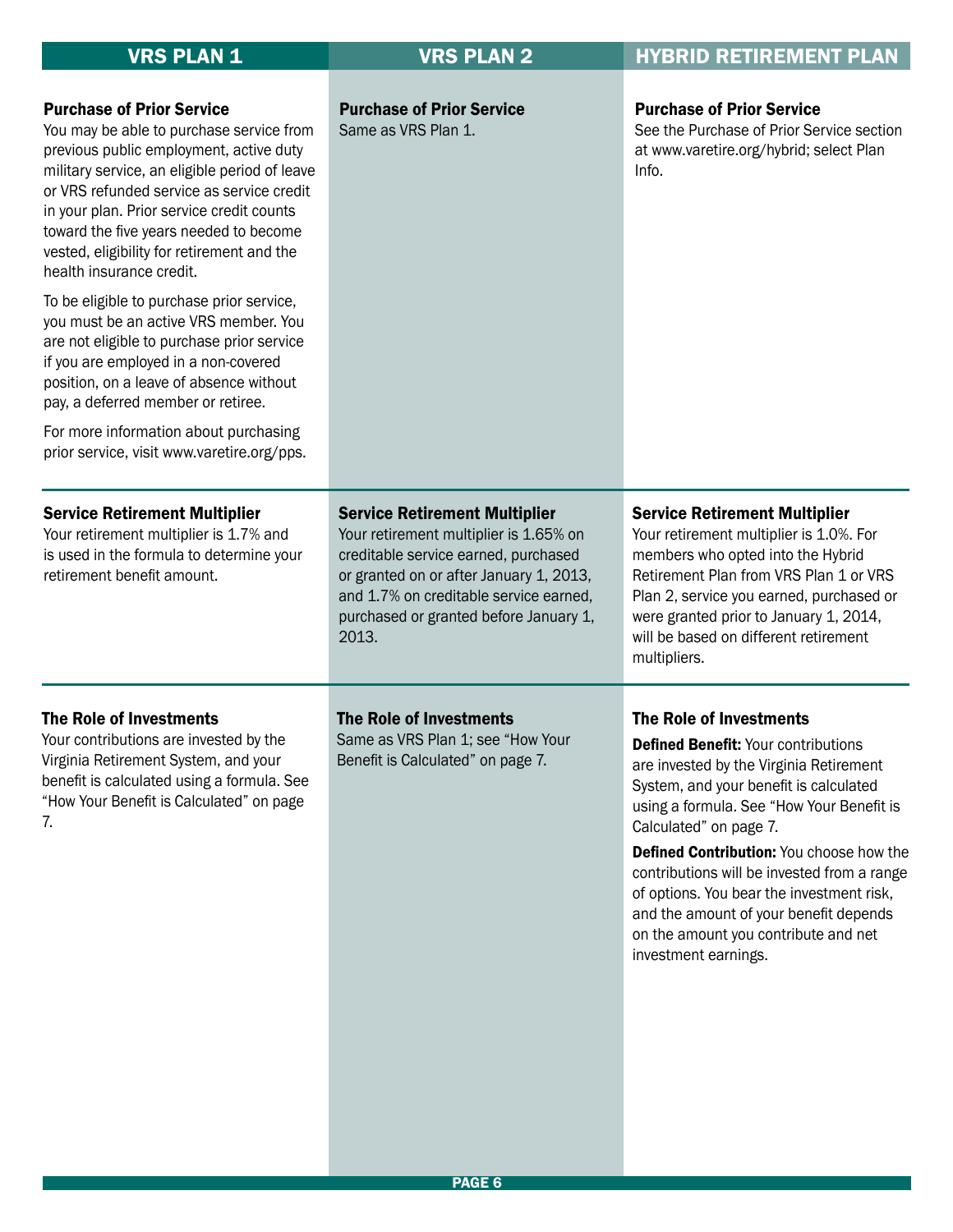#### How Your Benefit Is Calculated

Your unreduced Basic Benefit is calculated using the following formula: *Average final compensation × retirement multiplier × total years of creditable service at retirement = Annual benefit amount ÷ 12 = Monthly benefit amount before taxes and other deductions*

An early retirement reduction factor is applied to your monthly benefit amount if you retire with a reduced retirement benefit or a benefit payout option other than the Basic Benefit.

See a benefit calculation example on the next page.

### How Your Benefit Is Calculated

Same formula as VRS Plan 1.

For VRS Plan 2 members, a retirement multiplier of 1.65% is applied to service earned, purchased or granted on or after January 1, 2013; and a multiplier of 1.7% is applied to service earned, purchased or granted before January 1, 2013.

The benefit is calculated using the following formula:

*Average final compensation × retirement multiplier(s) for the plan × total years of creditable service at retirement = Annual benefit amount ÷ 12 = Monthly benefit amount before taxes and other deductions* 

See a benefit calculation example on the next page.

### VRS PLAN 1 VRS PLAN 2 HYBRID RETIREMENT PLAN

#### How Your Benefit Is Calculated

You will receive a benefit from the defined benefit component that is based on a formula plus the contributions, and from the defined contribution component that is based on contributions made by you and any matching contributions made by your employer, plus net investment earnings on those contributions.

#### Defined Benefit

The benefit is calculated using the following formula:

*Average final compensation × retirement multiplier for the plan × total years of creditable service at retirement = Annual benefit amount ÷ 12 = Monthly benefit amount before taxes and other deductions*

#### Defined Contribution

*Your contributions + net investment earnings = defined contribution benefit* Distribution options are flexible and may be changed over time. Distributions are subject to taxes.

#### Retirement Multipliers

Under the defined benefit component of the Hybrid Retirement Plan, the retirement multiplier to be used on service earned, purchased or granted on or after January 1, 2014, is 1.0%.

VRS Plan 1 and VRS Plan 2 members who opted into the Hybrid Retirement Plan (effective July 1, 2014) have multiple retirement multipliers applied to the benefit, based on when service was credited to the member's record.